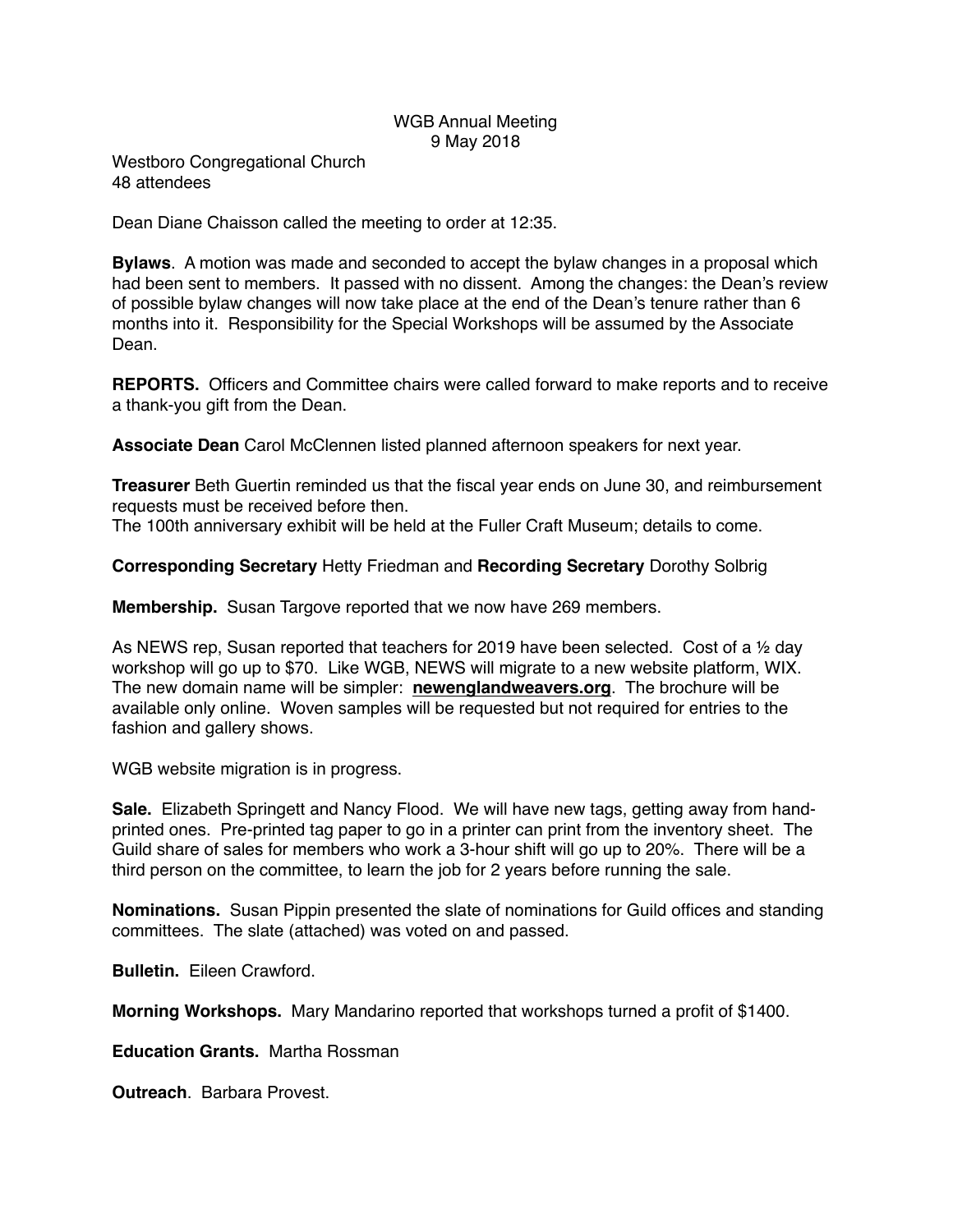**100th Anniversary.** Julia Flanders

**Website.** Sally Eyring

**Historian**. Linda Snook

## **Education**.

Carol McClennen said that the March workshop next year will be with Sarah Jackson on color. Students reported on today's workshops.

**Awards**. Please nominate other members for the various awards, listed on the website and in the handbook.

**Outreach.** Barbara Provest has been working with a person who had a stroke.

**Samples.** Ro Spinelli

**Ratings**. Deb Watson

**Awards**. Laurie Autio

**Door prizes**. Diane drew names

The meeting finished at 2:05.

*Submitted by Dorothy Solbrig*